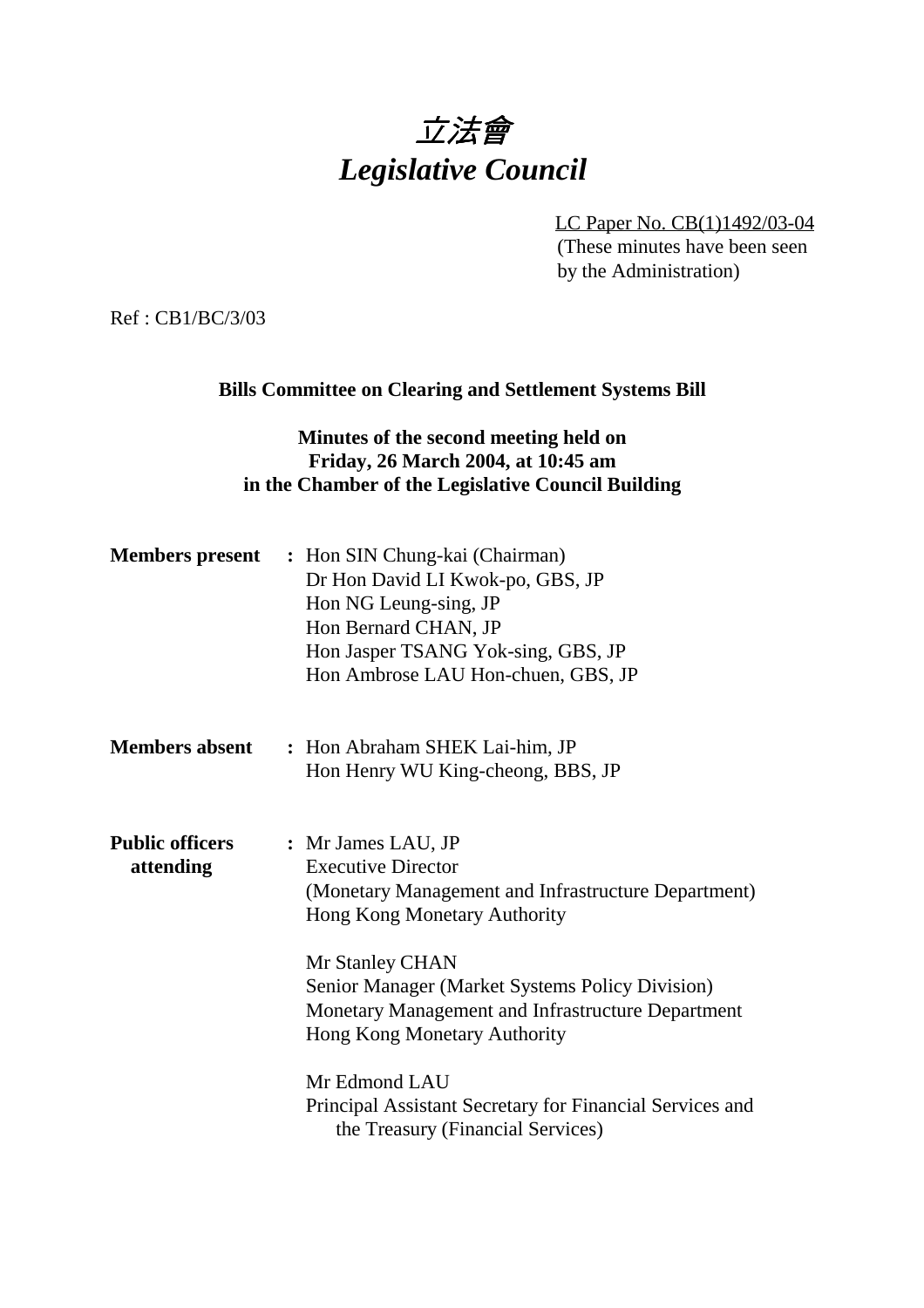|              | Mr Clement CHAN<br>(Financial Services)                                         |                          | Assistant Secretary for Financial Services and the Treasury                                                                                                 |
|--------------|---------------------------------------------------------------------------------|--------------------------|-------------------------------------------------------------------------------------------------------------------------------------------------------------|
|              | Mr Jonothan ABBOTT<br>Senior Assistant Law Draftsman<br>Department of Justice   |                          |                                                                                                                                                             |
|              | Ms Lonnie NG<br>Senior Government Counsel<br>Department of Justice              |                          |                                                                                                                                                             |
|              | <b>Clerk in attendance:</b> Miss Salumi CHAN<br>Chief Council Secretary (1)5    |                          |                                                                                                                                                             |
|              | <b>Staff in attendance : Ms Connie FUNG</b><br><b>Assistant Legal Adviser 3</b> |                          |                                                                                                                                                             |
|              | Ms Rosalind MA<br>Senior Council Secretary (1)8                                 |                          |                                                                                                                                                             |
| Action<br>I. | <b>Meeting with the Administration</b><br>(LC Paper No. $CB(1)1376/03-04(01)$ ) | $\overline{\phantom{0}}$ | Paper provided<br>by<br>the<br>Administration on "Summary of<br>Key Comments received before<br>Gazettal of the Bill and the<br>Administration's Responses" |
|              | LC Paper No. $CB(1)1376/03-04(02)$                                              |                          | Paper<br>provided<br>by<br>the<br>Administration on "Oversight<br>and Institutional Arrangements"                                                           |
|              | LC Paper No. CB(1)1284/03-04(03)                                                |                          | provided<br>by<br>Paper<br>the<br>Administration on "Summary of<br>comments received<br>and<br>the<br>Administration's response"                            |
|              | LC Paper No. CB(1)1376/03-04(03)                                                |                          | Paper<br>provided<br>by<br>the<br>Administration on "Policy Issues<br>and General Principles (Parts 2,                                                      |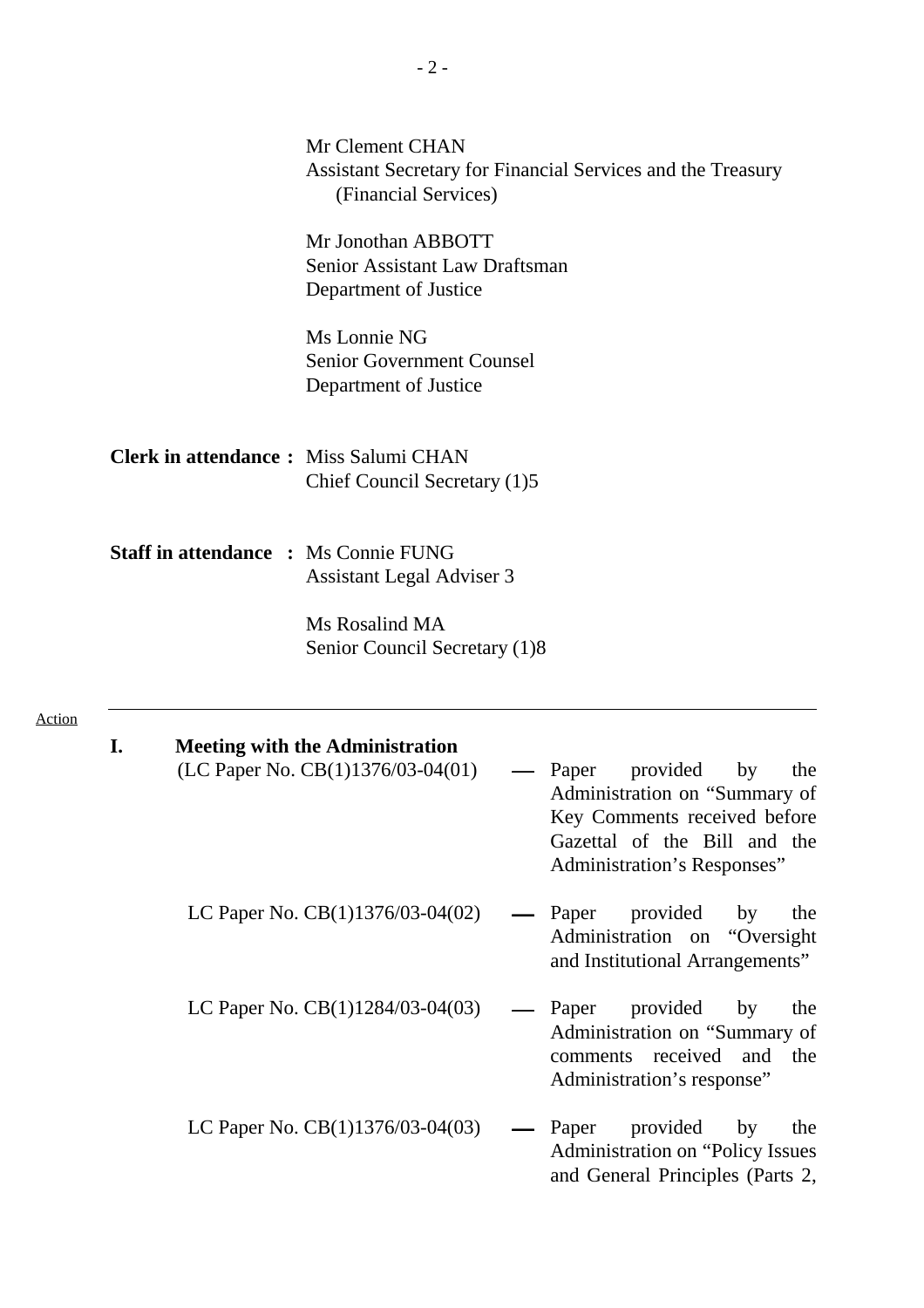4 and 5 of the Bill)")

The Bills Committee deliberated (Index of proceedings attached at **Appendix**).

#### Follow-up actions to be taken by the Administration

- Admin 2. At the request of the Bills Committee, the Administration agreed to take the following actions -
	- (a) To strengthen the institutional arrangements to avoid any perceived or potential conflict of the Hong Kong Monetary Authority (HKMA)'s roles as an overseer as well as a system operator, the Administration was invited to consider the need to appoint an independent party to oversee the work of the new Policy and Oversight Division of HKMA. In this connection, the Administration was invited to take the following actions:
		- (i) To make reference to the arrangements for the Operations Review Committee to oversee the work of the Independent Commission Against Corruption (ICAC)'s investigative arm and the Trustees of the Hong Kong Special Administrative Region Government Land Fund Trust to oversee the operation of the Land Fund;
		- (ii) To provide details of the Administration's proposal of establishing a subcommittee under the Exchange Fund Advisory Committee and consider setting out the relevant arrangements in the Bill; and
		- (iii) To provide information on the measures adopted by overseas economies to guard against any perceived or potential conflict of the central bank's roles as both a system overseer and system operator/settlement institution/owner of certain key clearing and settlement system, in particular, whether an independent party was appointed to oversee the oversight work of the central bank.
	- (b) To address members' concern about whether the clearing and settlement systems based and/or operating outside Hong Kong but accepting for clearing or settlement transfer orders denominated in Hong Kong dollars were covered by the Bill, the Administration was invited to take the following actions:
		- (i) To clarify whether the Bill (e.g. clause 51 (Power of Monetary Authority to require information to be given)) had extra-territorial effect and if so, to consider setting out the relevant arrangements in the Bill; and
		- (ii) To provide information on the practices adopted by overseas economies in this regard.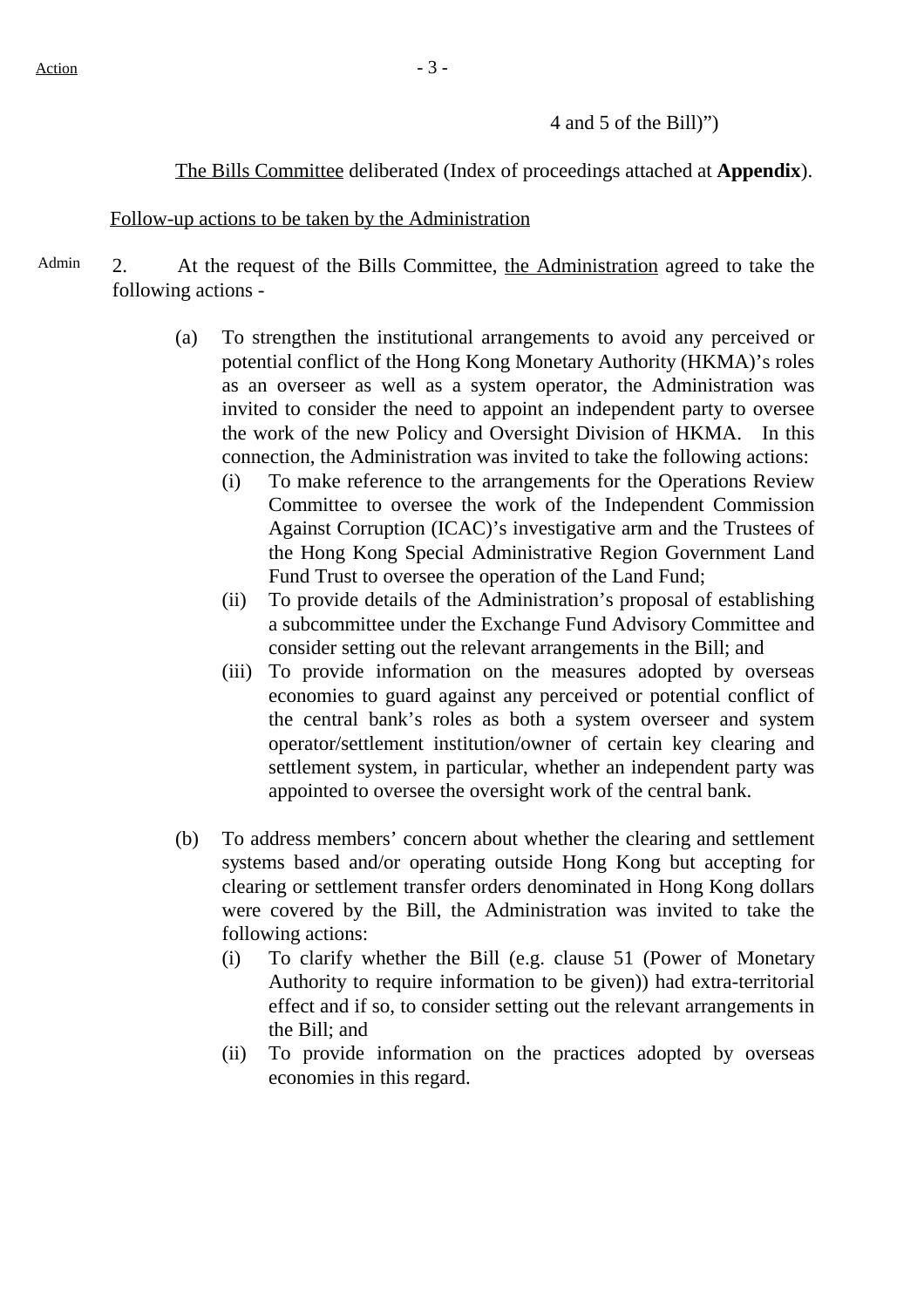Follow-up actions to be taken by the Assistant Legal Adviser

3. At the request of the Chairman, Assistant Legal Adviser 3 (ALA3) undertook to take the following actions:

- (a) To provide information on whether the powers of the Operations Review Committee to oversee the work of ICAC's investigative arm were provided in legislation; and
- (b) To highlight the differences, if any, between the provisions governing the proposed Clearing and Settlement Systems Appeals Tribunal under the Bill and those of the Securities and Futures Appeals Tribunal and the Market Misconduct Tribunal under the Securities and Futures Ordinance (Cap. 571), as well as those of the Deposit Protection Appeals Tribunal under the Deposit Protection Scheme Bill.

### Date of next meeting

4. The Chairman reminded members that the third meeting of the Bills Committee would be held on Thursday, 15 April 2004 at 2:30 pm for meeting with deputations and the Administration.

(*Post-meeting note:* As directed by the Chairman, the meeting scheduled for 15 April 2004 was cancelled. The third meeting of the Bills Committee would be held on Friday, 23 April 2004 at 8:30 am for meeting with deputations and the Administration.)

### **II. Any other business**

5. There being no other business, the meeting ended at 12:00 noon.

Council Business Division 1 Legislative Council Secretariat 13 April 2004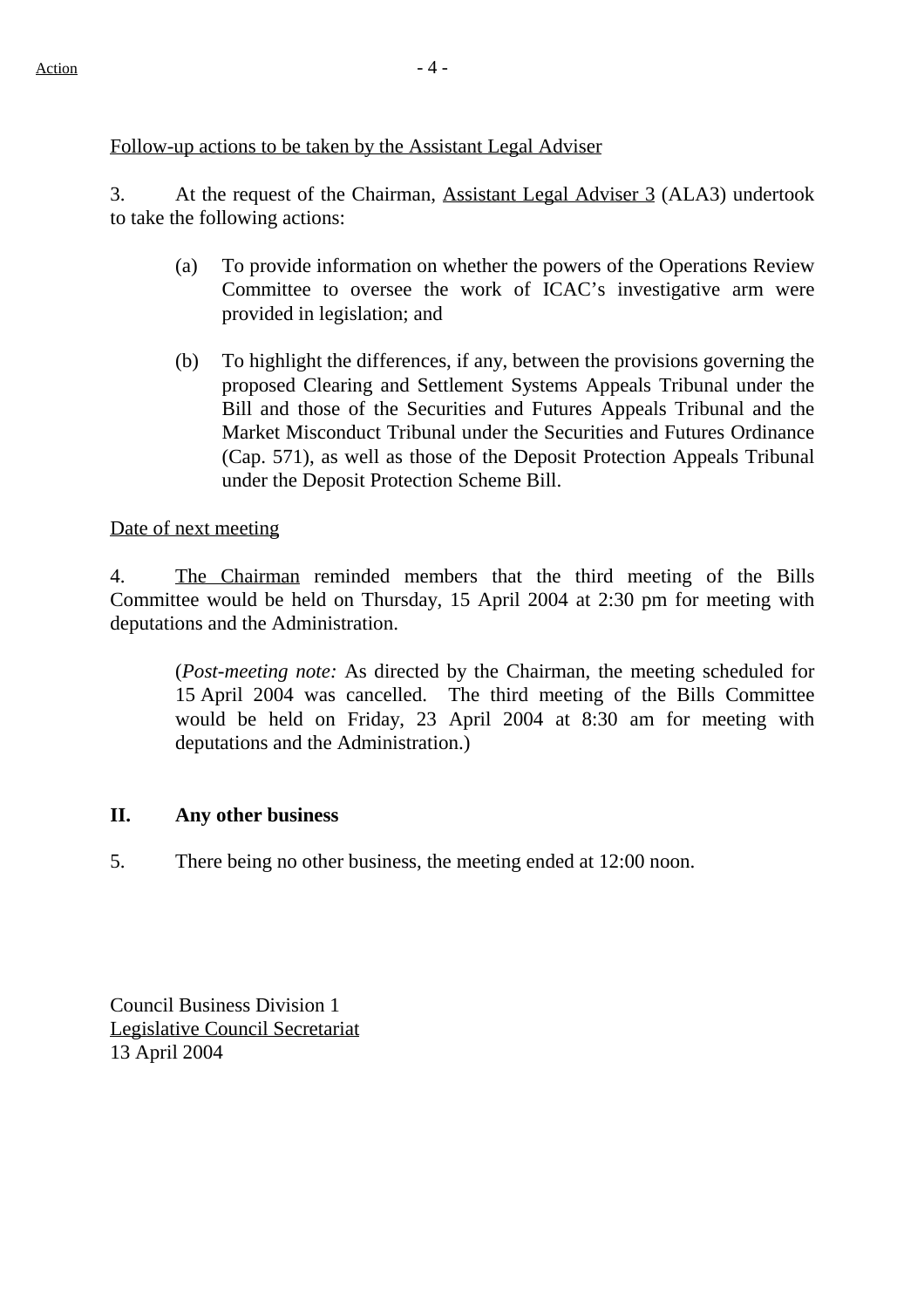# **Appendix**

## **Proceedings of the second meeting of the Bills Committee on Clearing and Settlement Systems Bill on Friday, 26 March 2004, at 10:45 am in the Chamber of the Legislative Council Building**

| <b>Time marker</b>                                              | <b>Speaker</b>             | Subject(s)                                                                                                                                                                                                                                                                                                 | <b>Action</b><br><b>Required</b> |
|-----------------------------------------------------------------|----------------------------|------------------------------------------------------------------------------------------------------------------------------------------------------------------------------------------------------------------------------------------------------------------------------------------------------------|----------------------------------|
| 000000-000106                                                   | Chairman                   | Welcoming<br>introductory<br>and<br>remarks                                                                                                                                                                                                                                                                |                                  |
| Part A: Matters arising from the first meeting on 18 March 2004 |                            |                                                                                                                                                                                                                                                                                                            |                                  |
| 000107-000437                                                   | Administration<br>Chairman | Briefing by the Administration<br>on the paper on "Summary of<br>Key Comments received before<br>Gazettal of the Bill and the<br>Administration's Responses"<br>(LC Paper No. CB(1)1376/03-<br>04(01)                                                                                                      |                                  |
| 000438-001136                                                   | Administration             | Briefing by the Administration<br>on the paper on "Oversight and<br>Institutional<br>Arrangements"<br>(LC Paper No. CB(1)1376/03-<br>04(02)                                                                                                                                                                |                                  |
| 001137-001424                                                   | Chairman<br>Administration | Proposal to delete clause $54(3)$<br>so that all designated systems,<br>including the two systems<br>operated by the Hong Kong<br>Monetary Authority (HKMA),<br>were required by law to comply<br>with the oversight standards and<br>requirements (Paragraph 3 of<br>LC Paper No. CB(1)1376/03-<br>04(02) |                                  |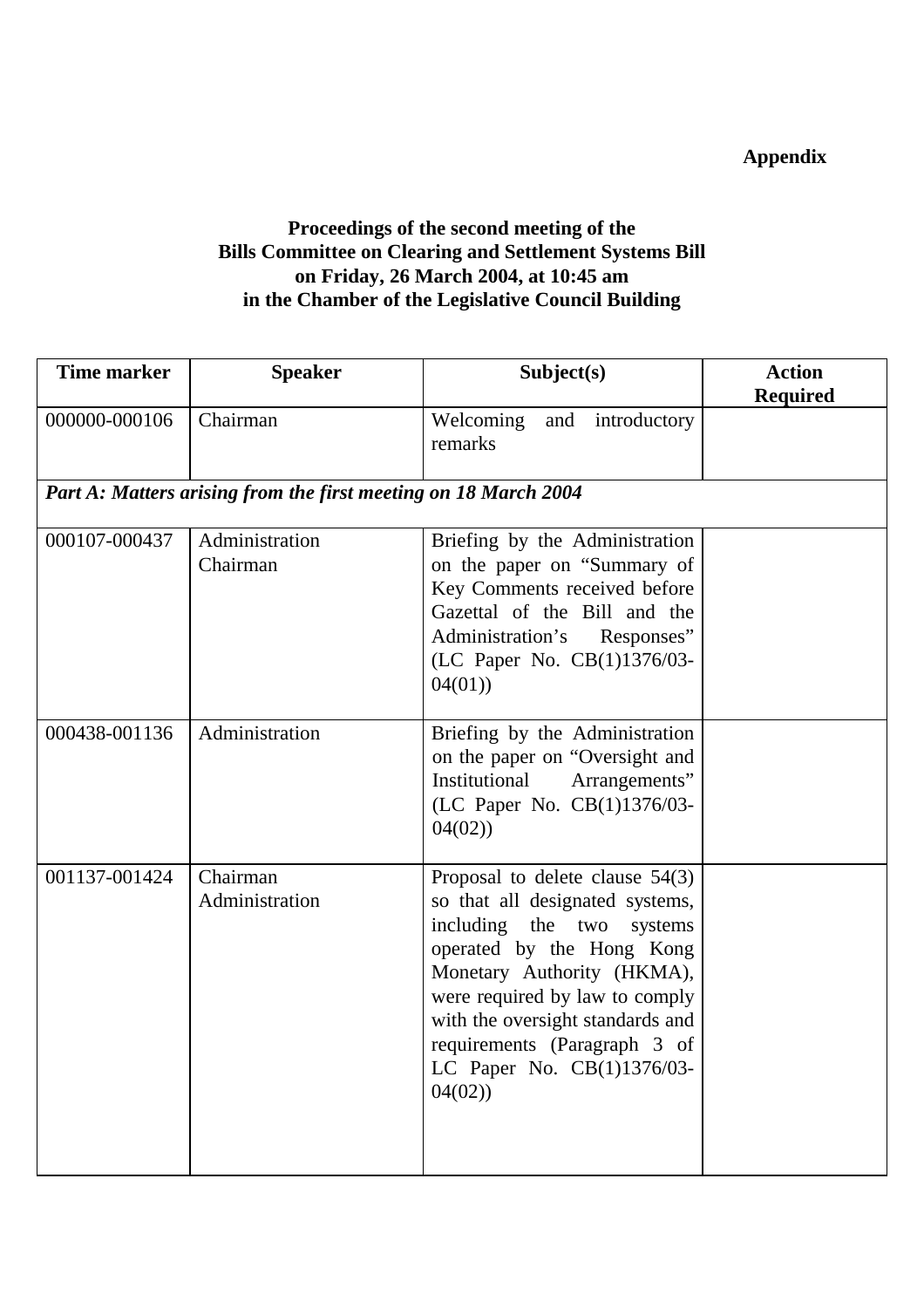| <b>Time marker</b> | <b>Speaker</b>                                                    |     | Subject(s)                                                                                                                                                                                                                                                                                                                                                       | <b>Action</b>                                                                                                 |
|--------------------|-------------------------------------------------------------------|-----|------------------------------------------------------------------------------------------------------------------------------------------------------------------------------------------------------------------------------------------------------------------------------------------------------------------------------------------------------------------|---------------------------------------------------------------------------------------------------------------|
|                    |                                                                   |     |                                                                                                                                                                                                                                                                                                                                                                  | <b>Required</b>                                                                                               |
| 001425-004428      | Mr NG Leung-sing<br>Administration<br>Chairman<br>Mr Bernard CHAN | (a) | Institutional arrangements<br>to avoid any perceived or<br>conflict<br>potential<br>of<br>HKMA's<br>roles<br>as<br>an<br>as well<br>as<br>a<br>overseer<br>system operator                                                                                                                                                                                       | The Administration<br>to take follow-up<br>actions as required<br>under<br>paragraph<br>$2(a)$ of the minutes |
|                    |                                                                   | (b) | Appointment<br>of<br>an<br>independent<br>party<br>to<br>oversee the work of the<br>new Policy and Oversight<br>Division of HKMA                                                                                                                                                                                                                                 |                                                                                                               |
|                    |                                                                   | (c) | Reference<br>to<br>for<br>the<br>arrangements<br>Review<br>Operations<br>Committee to oversee the<br>work of the Independent<br>Commission<br>Against<br>Corruption's investigative<br>arm and the Trustees of the<br>Hong Kong<br>Special<br>Administrative<br>Region<br>Fund<br>Government Land<br>Trust<br>the<br>to<br>oversee<br>operation of the Land Fund | the $ALA3$ to<br>provide<br>the<br>required<br>information<br>under<br>paragraph 3(a) of<br>the minutes       |
|                    |                                                                   |     | (d) Proposal of establishing a<br>subcommittee under the<br>Exchange Fund Advisory<br>Committee and the need for<br>setting out the relevant<br>arrangements in the Bill                                                                                                                                                                                         |                                                                                                               |
|                    |                                                                   | (e) | Relevant<br>institutional<br>arrangements adopted by<br>overseas economies                                                                                                                                                                                                                                                                                       |                                                                                                               |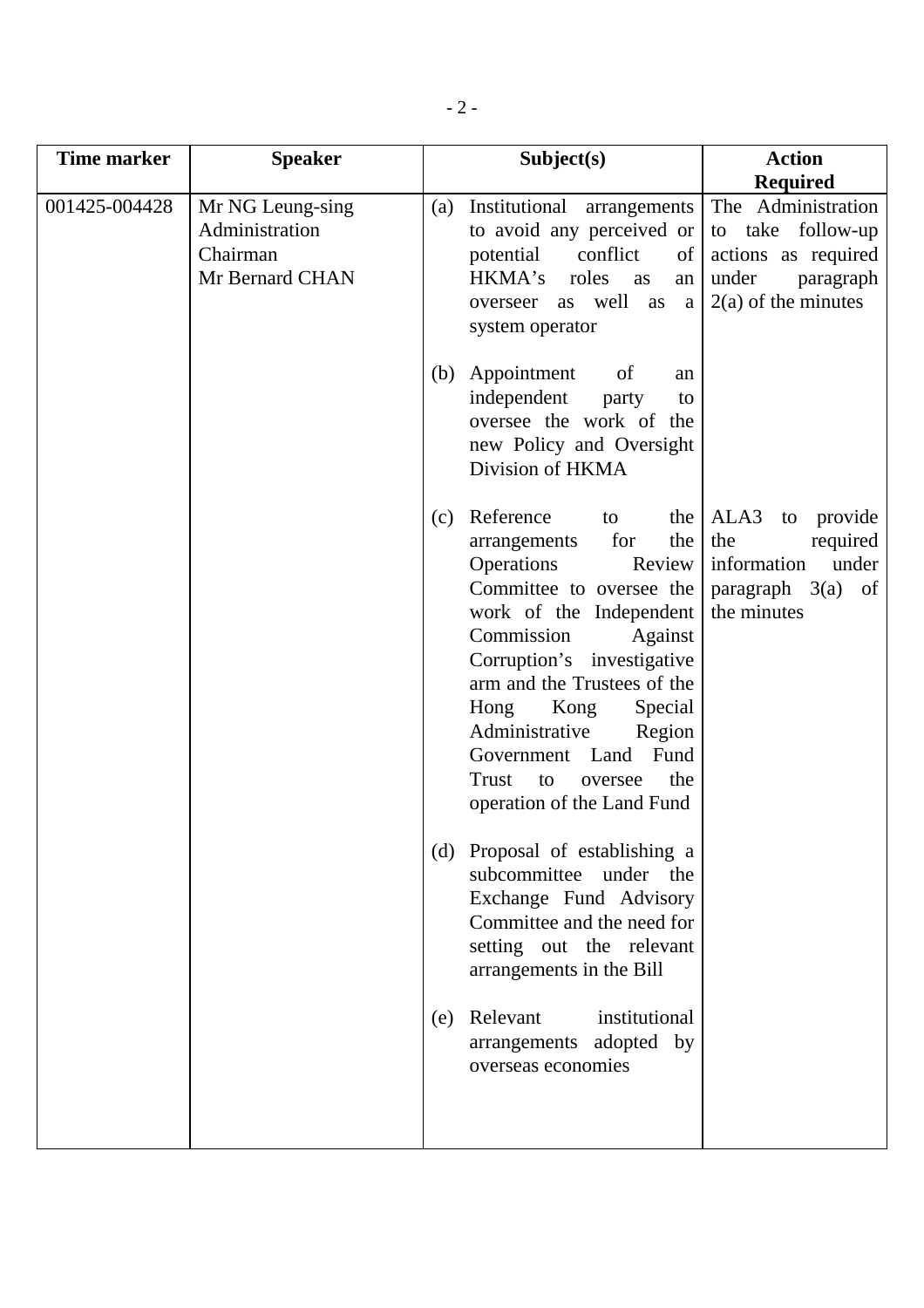| <b>Time marker</b>                                 | <b>Speaker</b>                                 | Subject(s)                                                                                                                                                                                                                                                                                                                                                                                                                                                                                                                                                                                         | <b>Action</b><br><b>Required</b>                                                            |  |  |
|----------------------------------------------------|------------------------------------------------|----------------------------------------------------------------------------------------------------------------------------------------------------------------------------------------------------------------------------------------------------------------------------------------------------------------------------------------------------------------------------------------------------------------------------------------------------------------------------------------------------------------------------------------------------------------------------------------------------|---------------------------------------------------------------------------------------------|--|--|
| Part B: Discussion on Parts 2, 4 and 5 of the Bill |                                                |                                                                                                                                                                                                                                                                                                                                                                                                                                                                                                                                                                                                    |                                                                                             |  |  |
| 004429-005329                                      | Administration                                 | Briefing by the Administration<br>on the paper on "Policy Issues"<br>and General Principles (Parts 2,<br>4 and 5 of the Bill)" (LC Paper<br>No. CB(1)1376/03-04(03))                                                                                                                                                                                                                                                                                                                                                                                                                               |                                                                                             |  |  |
| 005330-011023                                      | Mr NG Leung-sing<br>Administration<br>Chairman | Whether the power of the<br>(a)<br>Monetary Authority (MA)<br>to request information from<br>system<br>operators<br><sub>or</sub><br>settlement institutions<br>of<br>the systems provided for in<br>the Bill was adequate and<br>flexible (clause 51)<br>offence<br>Whether the<br>(b)<br>provision<br>under<br>clause<br>42(3)<br>had<br>adequate<br>deterrent effect to ensure<br>compliance<br>of<br>system<br>settlement<br>operators<br><b>or</b><br>institutions of the systems<br>the<br>provision<br>in<br>of<br>information requested by<br><b>MA</b><br>Whether the clearing and<br>(c) | The Administration                                                                          |  |  |
|                                                    |                                                | settlement systems based<br>and/or operating outside<br>Hong Kong but accepting<br>for clearing or settlement<br>transfer<br>orders<br>denominated in Hong Kong<br>dollars were covered by the<br><b>Bill</b>                                                                                                                                                                                                                                                                                                                                                                                      | provide<br>the<br>to<br>required information<br>under<br>paragraph<br>$2(b)$ of the minutes |  |  |